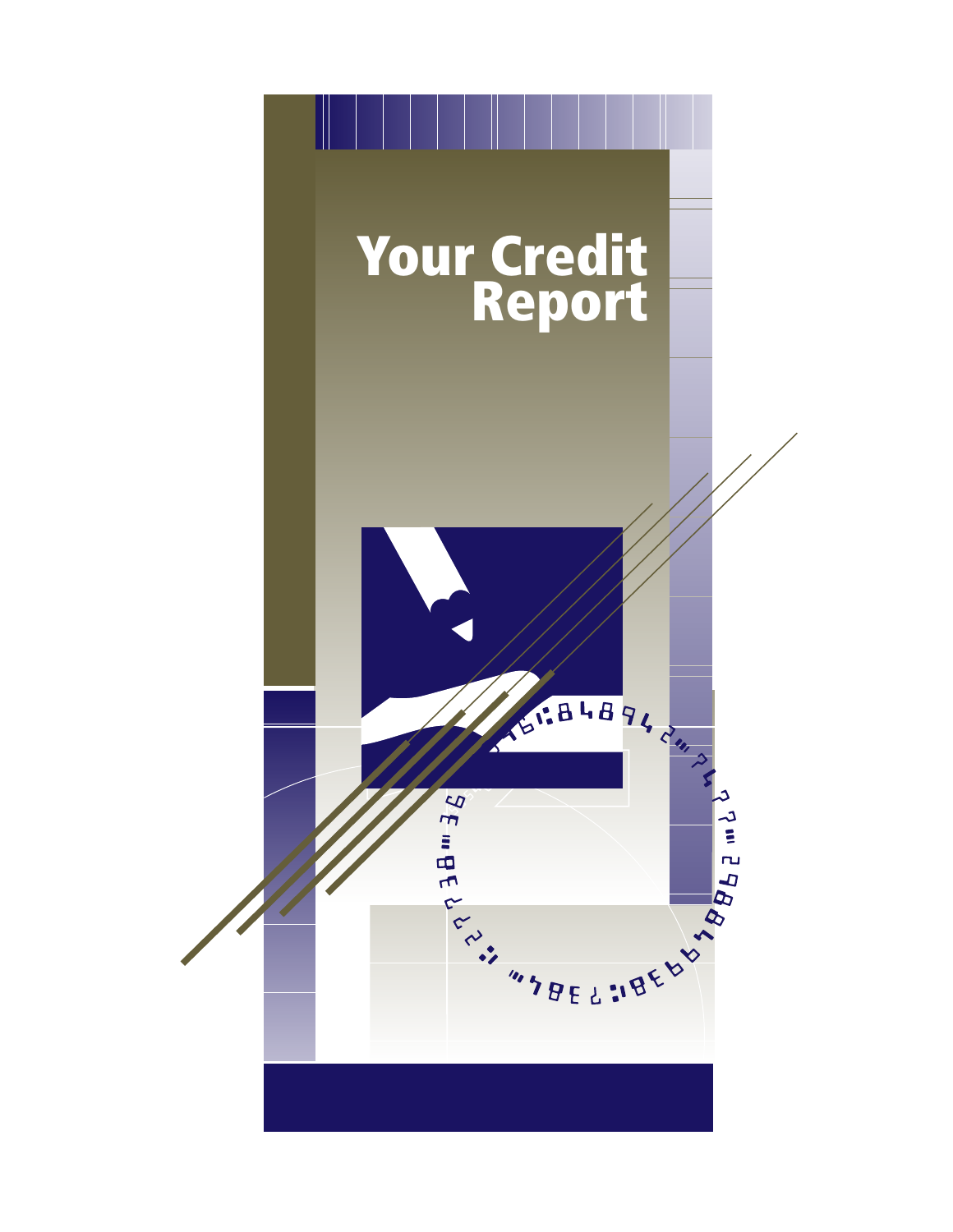# Your Credit Report

*What It Says about You*

Most people finance their homes with mortgages and pay for their cars with loans. Young people often obtain loans to pay for college. And, of course, lots of people make purchases with credit cards.

You can't expect to receive credit as a matter of course, however. You must apply for it. And just as you would hesitate to lend money to a stranger, banks, retailers, or finance companies will not grant you credit without knowing something about you.

It used to be that a retailer or bank would have to call each creditor you listed on an application form before they would decide to extend credit to you. Today, they rely on credit reports, so it's important for you to know what is in yours.

## What Is a Credit Report?

A credit report is a record of your credit activities. It lists any credit-card accounts or loans you may have, the balances, and how regularly you make your payments. It also shows if any action has been taken against you because of unpaid bills.

#### Where Do Credit Reports Come from?

A company that gathers and sells credit information is called a consumer reporting agency (CRA). These types of companies collect information about your credit activities, store it in giant databases, and charge a fee for supplying the information. The most common type of CRA is the credit bureau.

There are three major credit bureaus that operate nationwide, plus many smaller companies serving local markets.

# What Is a Credit Rating?

Your credit rating is drawn from your credit report, which outlines your borrowing, charging, and repayment activities. A good rating helps you reach financial goals; a poor rating limits your financial opportunities.

Since your credit report influences whether you are able to buy a home and get a job, it is extremely important to protect your credit rating by making loan and bill payments on time and by not taking on more debt than you can handle.

#### Who Is Allowed to See Your Credit Report?

Credit bureaus can provide information only to the following requestors: (1) creditors who are considering granting or have granted you credit; (2) employers considering you for employment, promotion, reassignment, or retention; (3) insurers considering you for an insurance policy or reviewing an existing policy; (4) government agencies reviewing your financial status or government benefits; and (5) anyone else with a legitimate business need for the information, such as a potential landlord.

Credit bureaus also furnish reports if required by court orders or federal jury subpoenas. They will also issue your report to a third party if you request this in writing.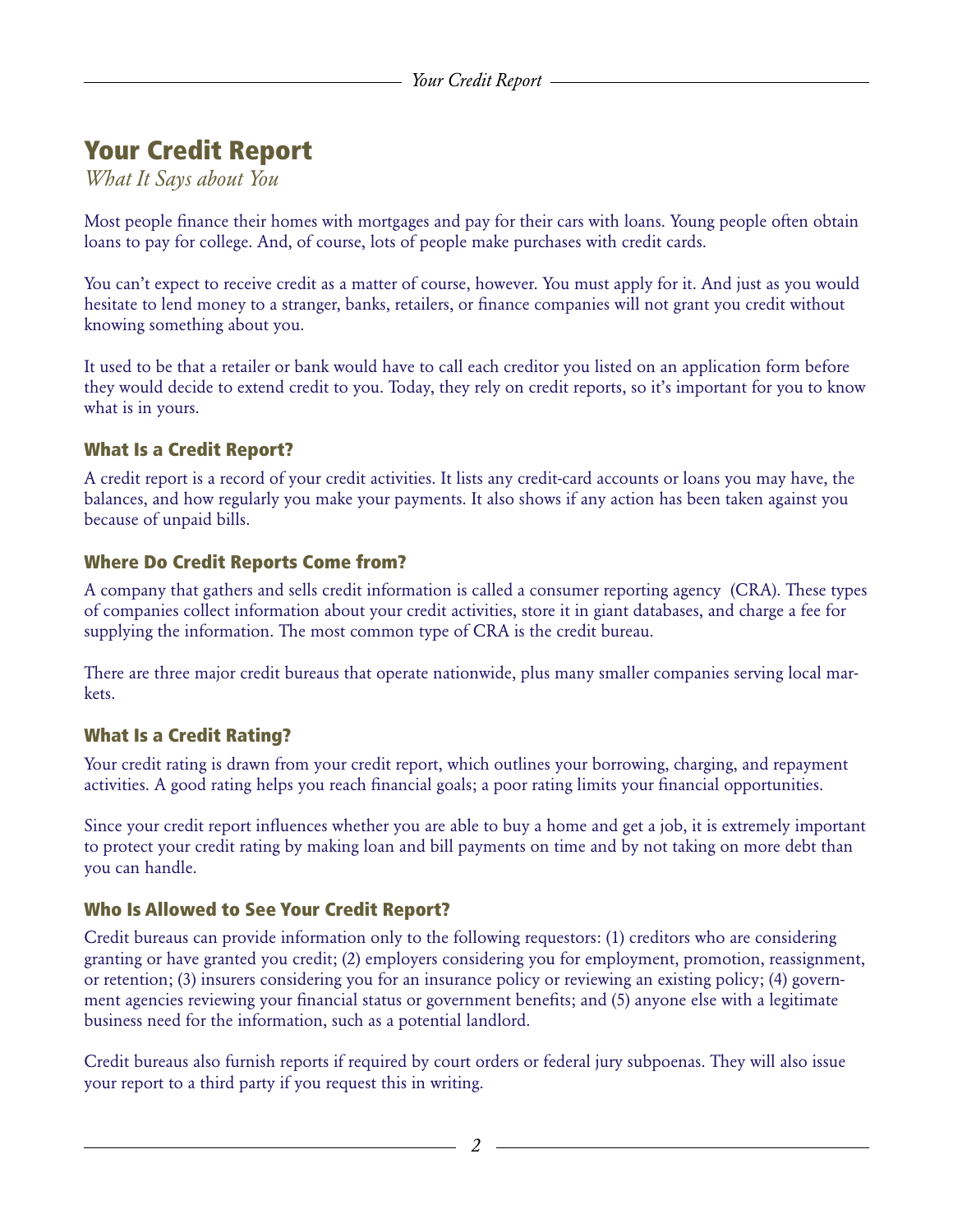# What Type of Information Is on Your Credit Report?

There are usually four types of information:

- 1. Identifying Information: Your full name, any known aliases, current and previous addresses, social security number, year of birth, current and past employers, and, if applicable, similar information about your spouse.
- 2. Credit Information: The accounts you have with banks, retailers, credit-card issuers, utility companies, and other lenders (accounts are listed by type of loan, such as mortgage, student loan, revolving credit, or installment loan; the date you opened the account; your credit limit or the loan amount; any co-signers of the loan; and your payment pattern over the past two years).
- 3. Public Record Information: State and county court records on bankruptcy, tax liens, or monetary judgments (some consumer reporting agencies list non-monetary judgments as well).
- 4. Recent Inquiries: The names of those who have obtained copies of your credit report within the past year (two years for employment purposes).

# Where Do the Consumer Reporting Agencies Get Their In for ma tion?

Credit bureaus collect information from parties that have previously extended credit to you, such as a department store that issued you a credit card or a bank that granted you a personal loan.

## Who Decides whether or not to Grant You a Loan?

The lenders themselves make the decision about whether or not to grant you credit. The credit-reporting companies only supply the information about your credit history.

# Why Should You Obtain a Copy of Your Credit Report?

To avoid any unwelcome surprises, it's important to see a copy of your credit report before you apply for credit such as car loans, mortgages, or credit cards. Errors in credit reports can be common. Keep in mind, however, that they are not part of a conspiracy against you. They are simply the result of human error.

#### How Do Errors in Reports Happen?

Think about how often your mail has a misspelling of your name or a mistake in your street address. Then, imagine the possibility for error in a report that contains much more information about you. Cases of mistaken identity, out-of-date information, and outright errors can easily occur.

# How Do You Correct an Error on Your Credit Report?

Contact the consumer credit reporting agency immediately. The company is then responsible for researching and changing or removing incorrect data. This process may take as long as 45 days. At your request, a corrected report will be sent to those parties that you specify who have received your report within the past six months, or employers who have received it within the last two years.

# What if the Consumer Reporting Agency Stands by Its Report?

You have the right to present your side of the story in a brief statement (100 words or less), which the credit bureau must attach to your credit file. Your statement should be used to clarify inaccuracies, not explain reasons for delinquency. Anyone requesting a copy of your credit report would also automatically receive your statement (or a summary of it), unless the credit bureau decides that it is irrelevant or frivolous.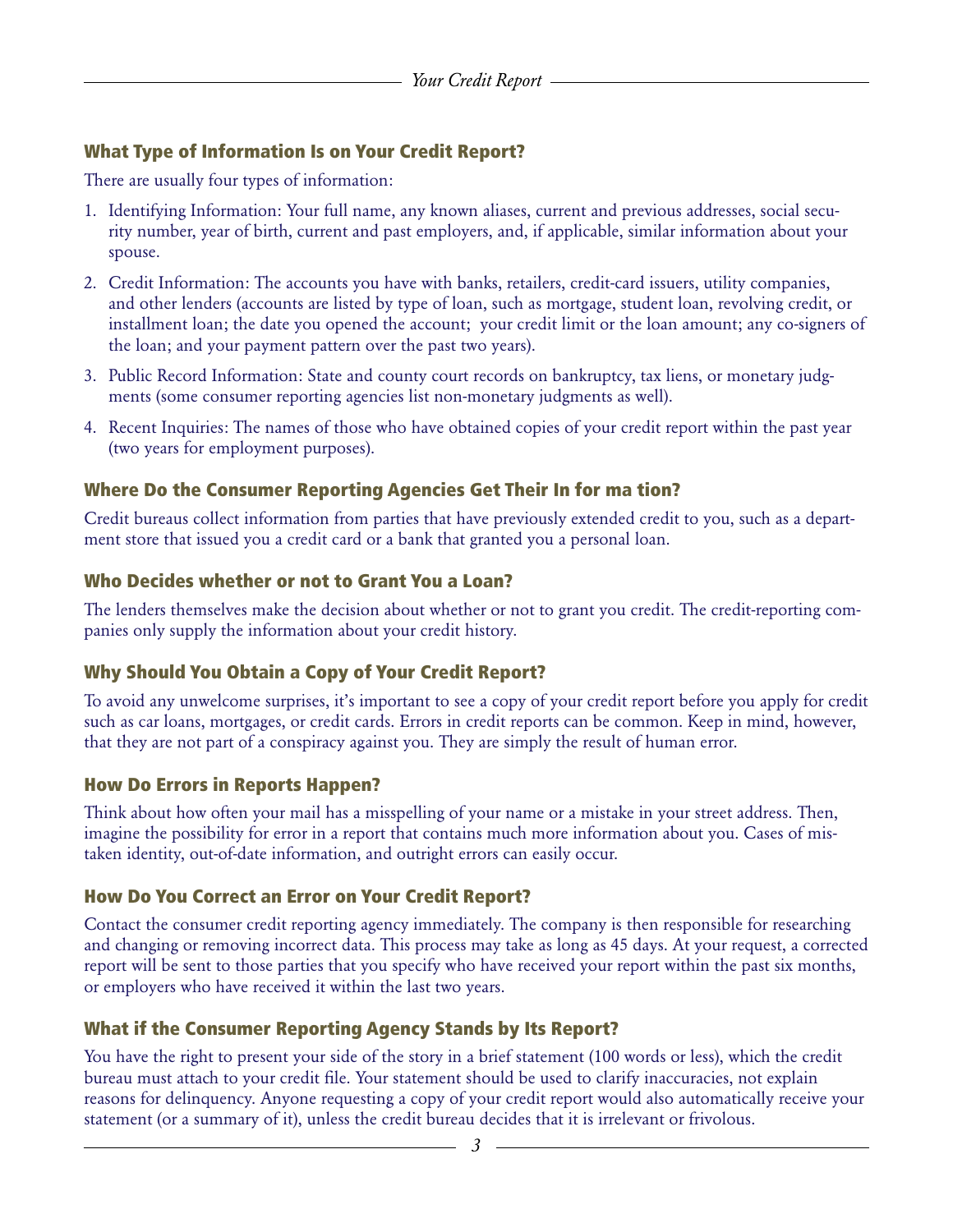## What Should You Do if You Are Denied Credit because of Some thing in Your Credit Report?

The lender who denied you credit must give you the name and address of the credit bureau that produced the credit report. Then, you have up to 30 days to request a free copy of your report.

The credit bureau must tell you the nature and substance of all information contained in your report. It must also tell you the sources of the information and who has received your report for the previous six months (two years for reports furnished for employment purposes).

Late and missed payments will show up on your credit report and hurt your chances of being approved for credit, life insurance, or employment. To find out about organizations in your area that help consumers solve credit problems and create a budget, contact the National Foundation for Consumer Credit at (800) 388-2227. Spanish speakers can call (800) 682-9832. Additional information on improving a credit rating can be found in "How to Establish, Use, and Protect Your Credit," a brochure by the Federal Reserve Bank of San Francisco.

## How Long Does Information Stay on Your Credit Report?

Generally, all your credit history information, good or bad, remains on your report for seven years. If you file for personal bankruptcy, that fact remains on your credit report for 10 years.

## How Do You Get a Copy of Your Credit Report?

You are entitled to receive one free credit report every 12 months from each of the nationwide consumer credit reporting companies – Equifax, Experian and TransUnion. This free credit file can be requested through www. annualcreditreport.com or by contacting the companies directly by phone or by mail as listed below.

To process your request, you will need to provide specific information, such as your name, current and previous addresses, telephone number, social security number, and date of birth. Also, to verify your identity, other information such as a copy of your driver's license, utility bill(s), or bank statement may be required. Keep in mind that the three large bureaus do not necessarily share information with each other. The content of your credit report can be different at each bureau, so it's a good idea to request copies from each one.

To contact the three major credit bureaus:

Equifax P.O. Box 105873 Atlanta, GA 30348 http://www.equifax.com (800) 685-1111

Experian (formerly TRW) P.O. Box 2104 Allen, TX 75013-2104 http://www.experian.com (888) 397-3742

Trans Union Consumer Disclosure Center P.O. Box 1000 Chester, PA 19022 http://www.transunion.com (800) 916-8800 or (800) 888-4213